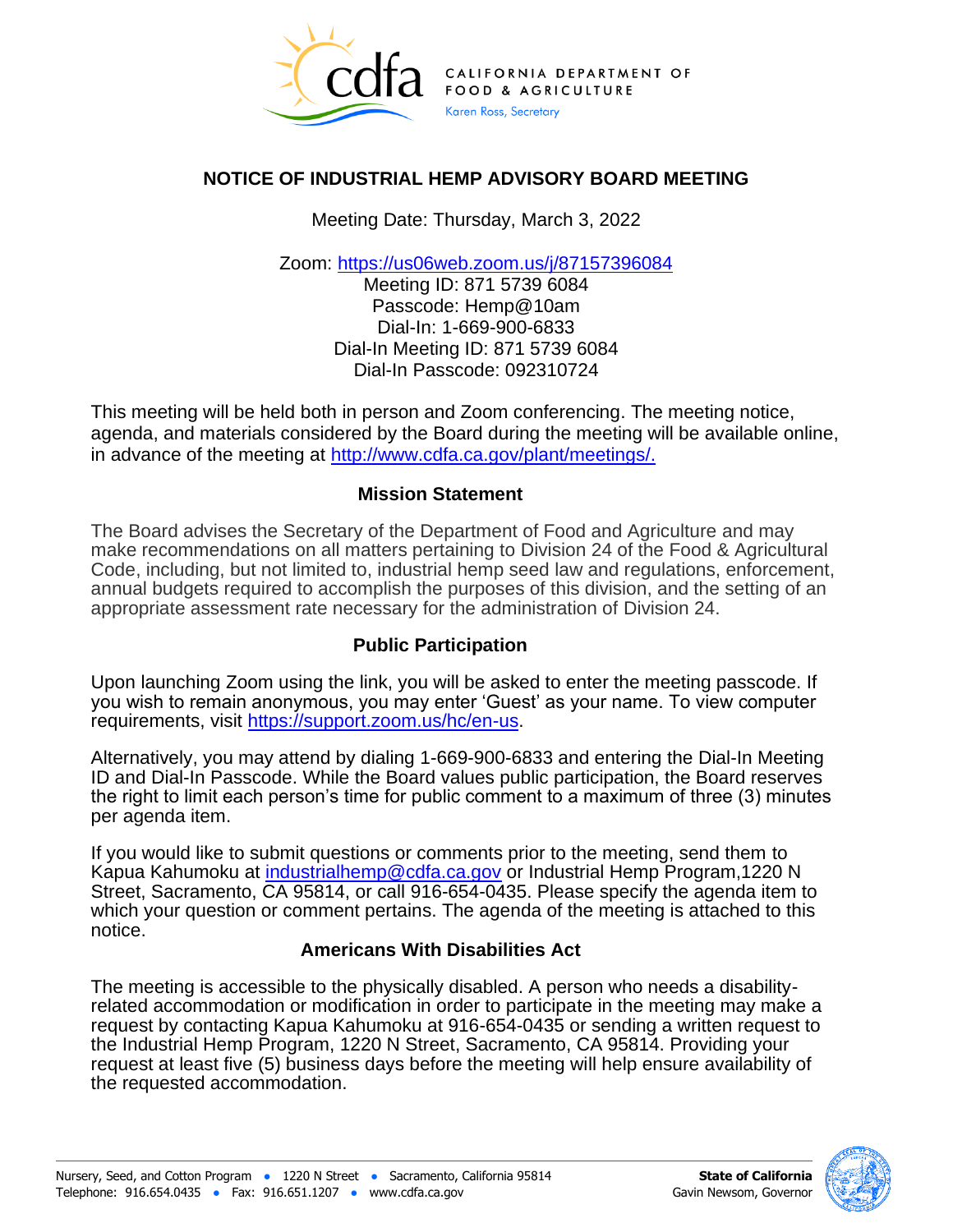

## **INDUSTRIAL HEMP ADVISORY BOARD MEETING AGENDA**

Meeting Date: Thursday, March 3, 2022

Zoom:<https://us06web.zoom.us/j/87157396084>

Meeting ID: 871 5739 6084 Passcode: Hemp@10am Dial-In: 1-669-900-6833 Dial-In Meeting ID: 871 5739 6084 Dial-In Passcode: 092310724

All matters noticed on this agenda may be considered for action and taken in any order at the discretion of the Board Chair. Any item not so noticed will not be considered or discussed. Times on the agenda items are estimated only.

| Approx. | Item |
|---------|------|
| Time    | No.  |

- 10:00 a.m. (1) CALL TO ORDER
	- (2) ROLL CALL AND INTRODUCTIONS
	- (3) WELCOME AND OPENING REMARKS
		- **Richard Soria** *Chair, Industrial Hemp Advisory Board*
		- **Natalie Jacuzzi** *Sr. Environmental Scientist, Industrial Hemp Program, CDFA*
- 10:10 a.m. (4) BRIEF PROGRAM ACTIVITIES UPDATE
	- **CDFA Industrial Hemp Program Staff**
- 10:25 a.m. (5) REPORT ON BUDGET AND REGISTRATION FEES
	- **CDFA Industrial Hemp Program Staff**
	- **Rob Porcella** *IHAB Budget and Registration Fees Task Force*
	- **Justin Eve** *IHAB Budget and Registration Fees Task Force*
- 10:55 a.m. (6) REPORT ON LEGISLATIVE UPDATES
	- **Kevin Johnson** *IHAB Legislative Updates Task Force*



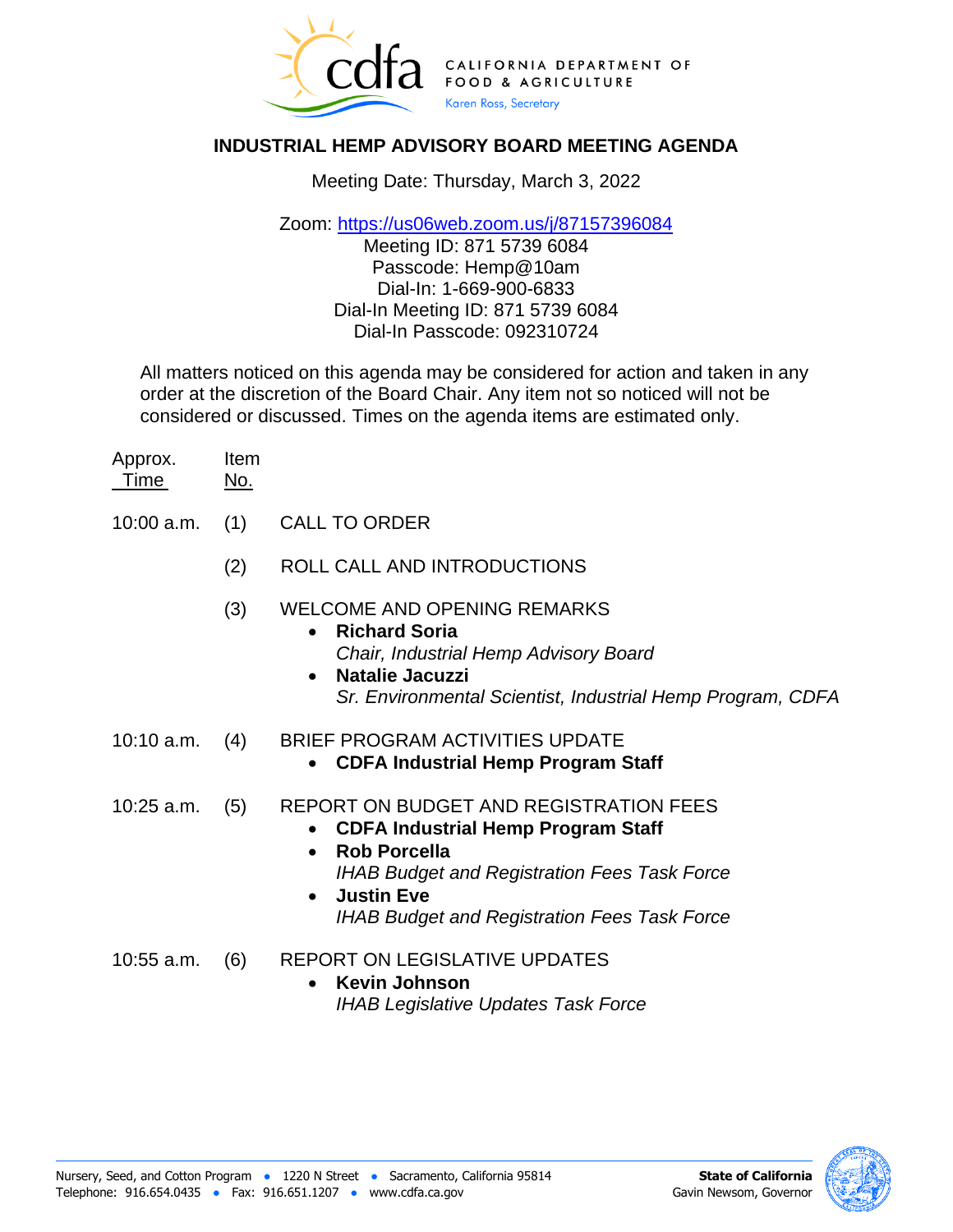

| Approx.<br>Time | Item<br><u>No.</u> |                                                                                                                                                                                                                                                                                                                                                                                                                                     |
|-----------------|--------------------|-------------------------------------------------------------------------------------------------------------------------------------------------------------------------------------------------------------------------------------------------------------------------------------------------------------------------------------------------------------------------------------------------------------------------------------|
| 11:25 a.m.      | (7)                | <b>ASSEMBLY BILL 45 IMPLEMENTATION UPDATE</b><br><b>Hugo Cornejo</b><br>Food and Drug Section Chief, CA Dept. of Public Health                                                                                                                                                                                                                                                                                                      |
| 11:55 a.m.      | (8)                | BREAK (15 minutes)                                                                                                                                                                                                                                                                                                                                                                                                                  |
| 12:10 p.m.      | (9)                | <b>REPORT ON RULES AND REGULATIONS</b><br>1. Proposed changes regarding Pre-Harvest Notification (3 CCR,<br>Section 4940)<br>2. Proposed changes regarding Sample and Testing (3 CCR,<br>Section 4942 (a)(6))<br>3. Proposed changes regarding Crop Remediation (3 CCR,<br>Section 4950)<br><b>Jack Norton</b><br><b>IHAB Rules and Regulations Task Force</b><br><b>Justin Eve</b><br><b>IHAB Rules and Regulations Task Force</b> |
| 1:40 p.m.       | (10)               | PUBLIC COMMENTS ON MATTERS NOT ON THE AGENDA<br><b>Richard Soria</b><br>$\bullet$<br>Chair, Industrial Hemp Advisory Board                                                                                                                                                                                                                                                                                                          |
| 2:10 p.m.       | (11)               | NEXT MEETING AND AGENDA ITEMS<br><b>Richard Soria</b><br>$\bullet$<br>Chair, Industrial Hemp Advisory Board                                                                                                                                                                                                                                                                                                                         |
| 2:40 p.m.       | (12)               | <b>ADJOURNMENT</b><br><b>Richard Soria</b><br>$\bullet$                                                                                                                                                                                                                                                                                                                                                                             |

*Chair, Industrial Hemp Advisory Board*

Meetings of the Industrial Hemp Advisory Board are open to the public and comply with the Bagley-Keene Open Meeting Act. This Act allows for public comment on all agenda items.

Agenda order is tentative and subject to change by the Board without prior notice. Audience members may address the Board following each agenda item. While the Board values public participation, the Board reserves the right to limit each person's time for public comment to a maximum of three (3) minutes per agenda item.